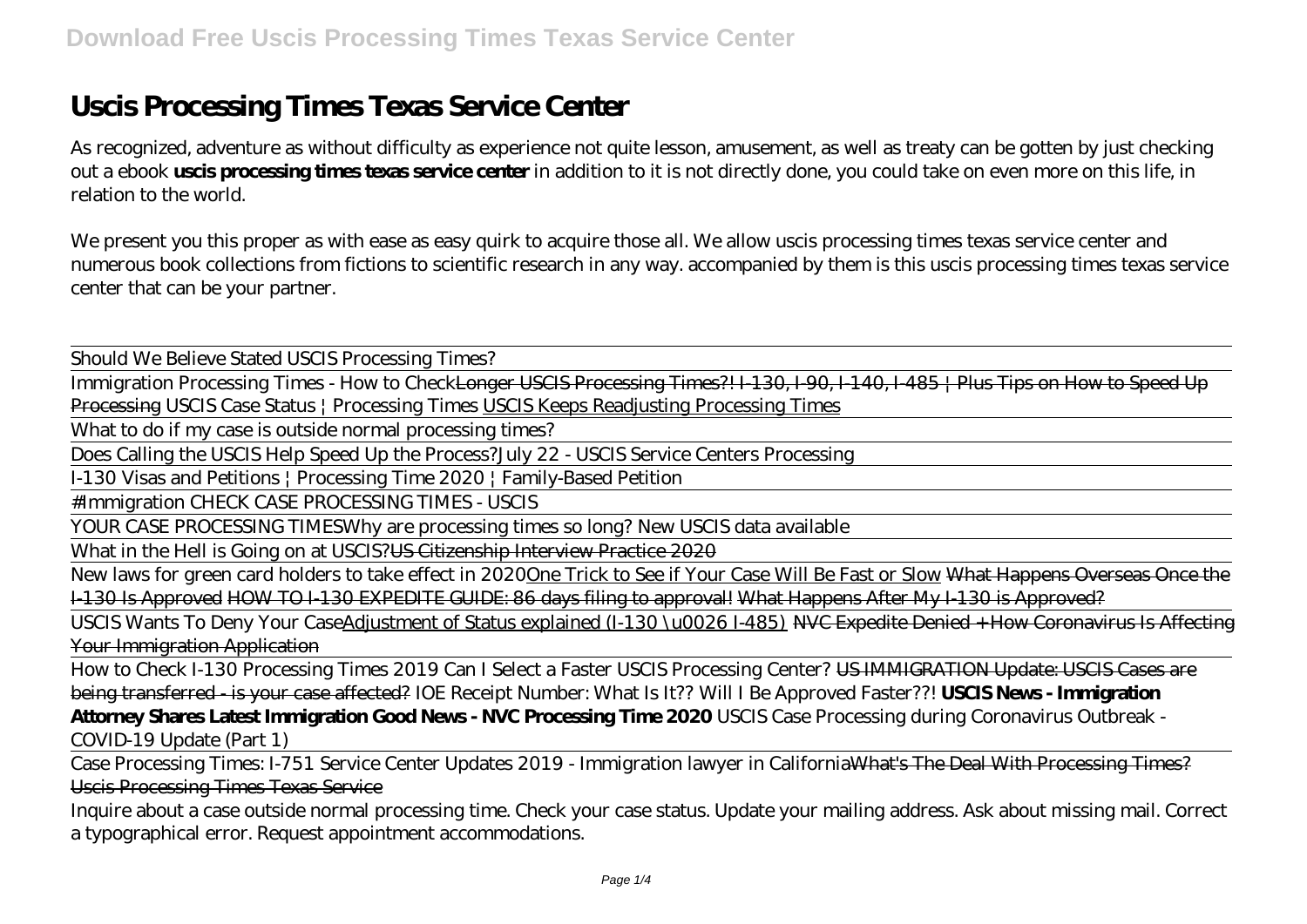# Processing Times

These Processing Times issued by USCIS gives you an estimate of how long it will take the Texas Service Center to process a class of petitions or applications. USCIS generally processes cases as they are received ("first in, first out"). USCIS has also developed internal goals for most types of petitions and applications.

# USCIS Texas Service Center Processing Times

Find out current processing times for USCIS forms at each service centers. USCIS has information on the green card, citizenship process, and more. ... This page contains the latest USCIS processing time & priority dates as of 4/9/2018. Form Name Field Office Estimated Time Form Type ... Texas SC: 5.5 Months to 7.5 Months: Initial issuance or ...

# USCIS Form Processing Times - USCIS Guide

Please note that the processing times listed below for Form Number I-765 category (c) (8), based on a pending asylum application, only applies to an initial filing. The processing time for a renewal I-765 category (c) (8) is 3 Months.

# USCIS Processing Times – Texas Service Center | usavisanow ...

As yet another example, for N-400 applications for citizenship, most field offices are taking 12.5 to 36 months to adjudicate these petitions. To check the processing time for your petition please visit the USCIS website.

# USCIS Update: Very Long Processing Times, What's Happening ...

Current USCIS processing times of I-140 Green Card Applications for 2020. Processing times last updated on : November 03, 2020 (GMT) Latest processing times for I-140 Form are daily pulled from USCIS website. Below are the Processing times for I-140 Form by USCIS Service Center. Also, read common FAQs onthe processing times at the end. Nebraska ...

# Current USCIS processing times for I-140 Green Card ...

Processing times last updated on : November 03, 2020 (GMT) Latest processing times for I-485 EAD are daily pulled from USCIS website. Below are the Processing times for I-485 EAD by USCIS Service Center. Also, read common FAQs onthe processing times at the end. California Service Center (CSC, WAC)

# Current USCIS processing times for EAD with Pending I-485 ...

i130 Processing Time for Spouse, Parents, Brother 2020 By Am22tech Updated 4 Nov, 20 I130 application for US citizen's spouse green card is taking 3 to 10 months at Texas service center. USCIS California is slowest in processing I-130 approvals and takes a minimum of 1 year.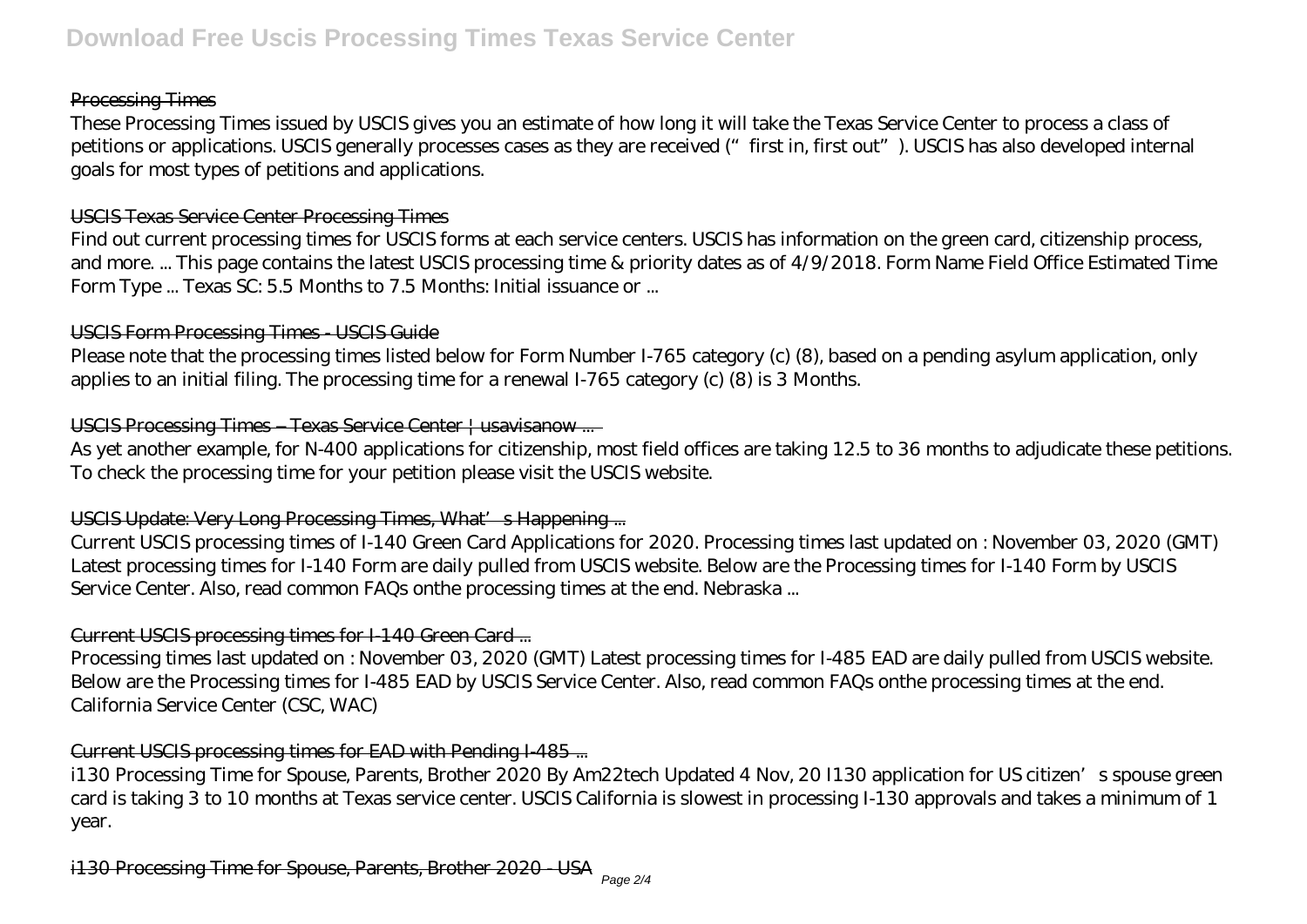Release Date. 01/12/2018. On February 12, 2018, the Texas Service Center (TSC) will begin processing certain Form I-129, Petition for a Nonimmigrant Worker petitions for L nonimmigrant classification, also known as L visas. The TSC will share this workload with the California Service Center to balance workloads and to provide flexibility as USCIS works towards improving processing times and efficiency.

## Texas Service Center to Begin Processing Form I ... - USCIS

We provide a broad range of services and information through our website. We also provide nationwide information and service by phone at 1.800.375.5283. TDD for the hearing impaired is 1.800.767.1833. USCIS has established a toll-free military help line, 1-877-CIS-4MIL (1-877-247-4645), exclusively for members of the military and their families.

#### USCIS Service and Office Locator

Visit uscis.gov for the official USCIS site. USCIS Response to Coronavirus 2019 (COVID-19) Official Website of the Department of Homeland Security Here's how you know

#### Check Processing Times | USCIS

H4 EAD processing with USCIS can take anywhere from 2 months to 12 months. The processing times in Service centers like Texas is faster with lesser procesisng time and some Service centers like California can take anywhwere up to 12 months. It all depends on the load of the service center.

#### Current USCIS processing times for H4 EAD, L2 EAD [2020]

California Service Center: 13 – 18.5 months; Nebraska Service Center: 15.5 – 23.5 months; Potomac Service Center: 15.5 – 23.5 months; Texas Service Center: 16 – 18.5 months; Vermont Service Center: 15-19 months; I-130, Petition for Alien Relative . Processing times vary widely based on the petitioner's immigration status and how the petitioner and beneficiary are related. For up-to-date processing times, please consult our office or the USCIS website listed below.

## Check USCIS Processing Times | Passage Immigration Law

California Service Center. Nebraska Service Center. Potomac Service Center. Texas Service Center. Vermont Service Center. I-129CW | Petition for a CNMI-Only Nonimmigrant Transitional Worker. X I-129 | Petition for a Nonimmigrant Worker (E-1 visa treaty traders and E-2 investors). X I-129 | Petition for a Nonimmigrant Worker (E-3 visa – Certain specialty occupation professionals from Australia)

#### Service Center Forms Processing | USCIS

The processing times totally depend on the service center and if it is change of status or extension. In general, the processing times can vary anywhere from 2 months to 18 months depending on the service center. The H4 COS petitions at California service center is relaly long taking over 16 months in 2020.